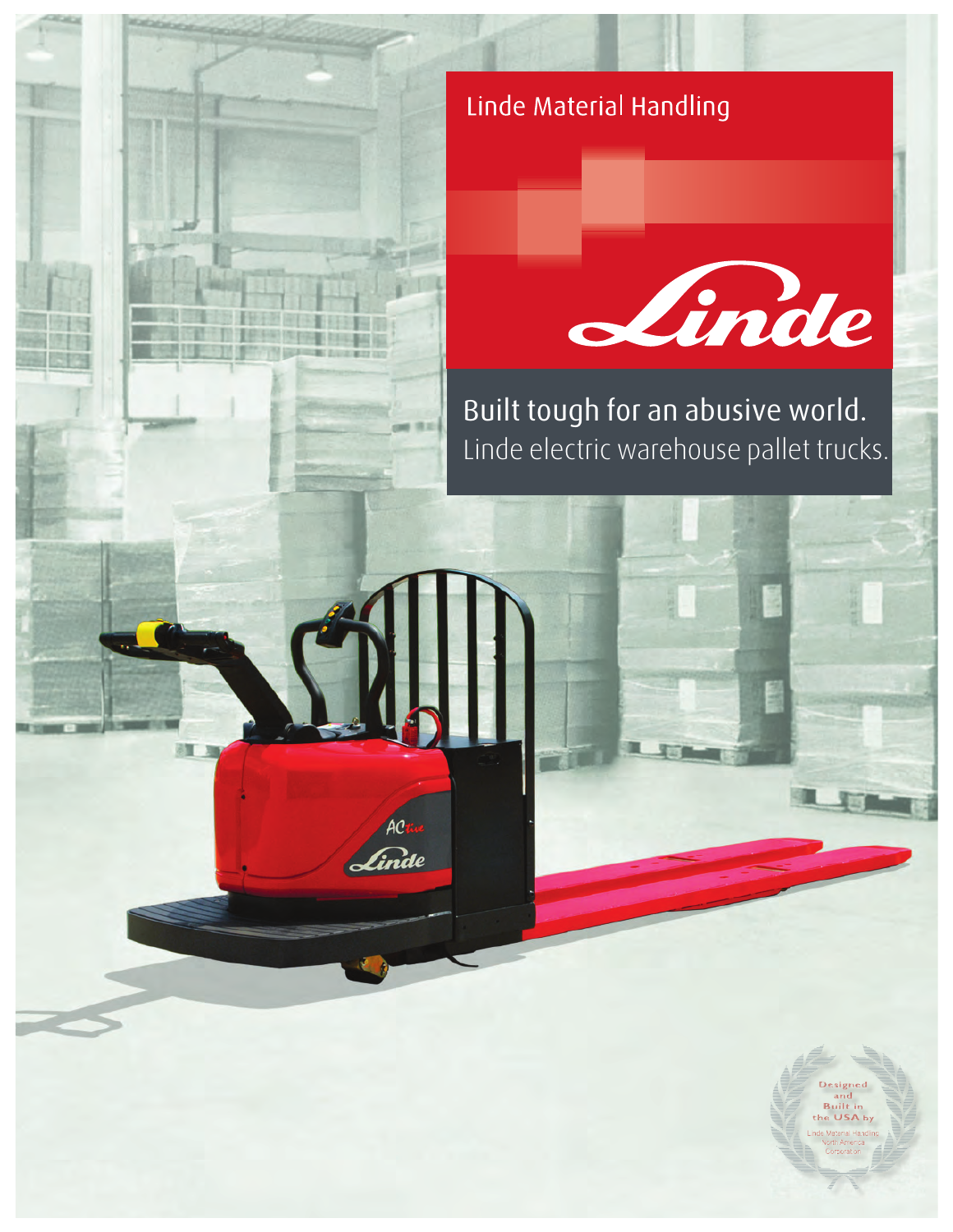Corporation offers a wide spectrum of electric powered walkie models designed to meet today's rigid standards of dependability, productivity, operator comfort and durability.

Over 60 years ago Linde introduced the world's first generation of pallet trucks, the PAL Series.

# High Tech Simplicity

The Linde EW/EWR series represents the culmination of over 60 years of pallet truck design and manufacturing experience.

The heavy-duty 6,000 – 8,000 lbs. capacity EW/EWR range utilizes 100% AC motor technology and a microprocessorbased drive control system. The control incorporates dynamic/regenerative braking performance. The system also features three unique speed limits, programmable truck performance parameters, on-board diagnostics and an anti-rollback circuit.

The legendary fork linkage design incorporates time-proven components such as 1" thick maintenance free single piece steel tie-bars and load wheel bearing block assemblies, designed to support shock loads over the entire width of the forks.

Designed and built foremost to excel in brutally abusive applications, the EW/EWR series is not loaded up with fancy electronic gadgets to entertain but rather with features designed to keep operators comfortable and productive, shift after shift.

Linde Material Handling North America **Today's Linde industrial truck program includes the** most comprehensive range of walk-behind trucks ever offered.

> A high level of time-tested and proven components used in combination with modern electronic, mechanical and ergonomic design concepts has resulted in a truly exceptional series of machines.



# Designed for Exceptional Performance...

Glass-filled, polyurethane motor compartment covers provide noise reduction, resistance to rust and corrosion and unmatched impact strength for long-life in abusive applications. The covers are constructed from 100 percent recyclable material.

All vital components located in the motor compartment are quickly accessible by swinging open the hinged clamshell-style covers.

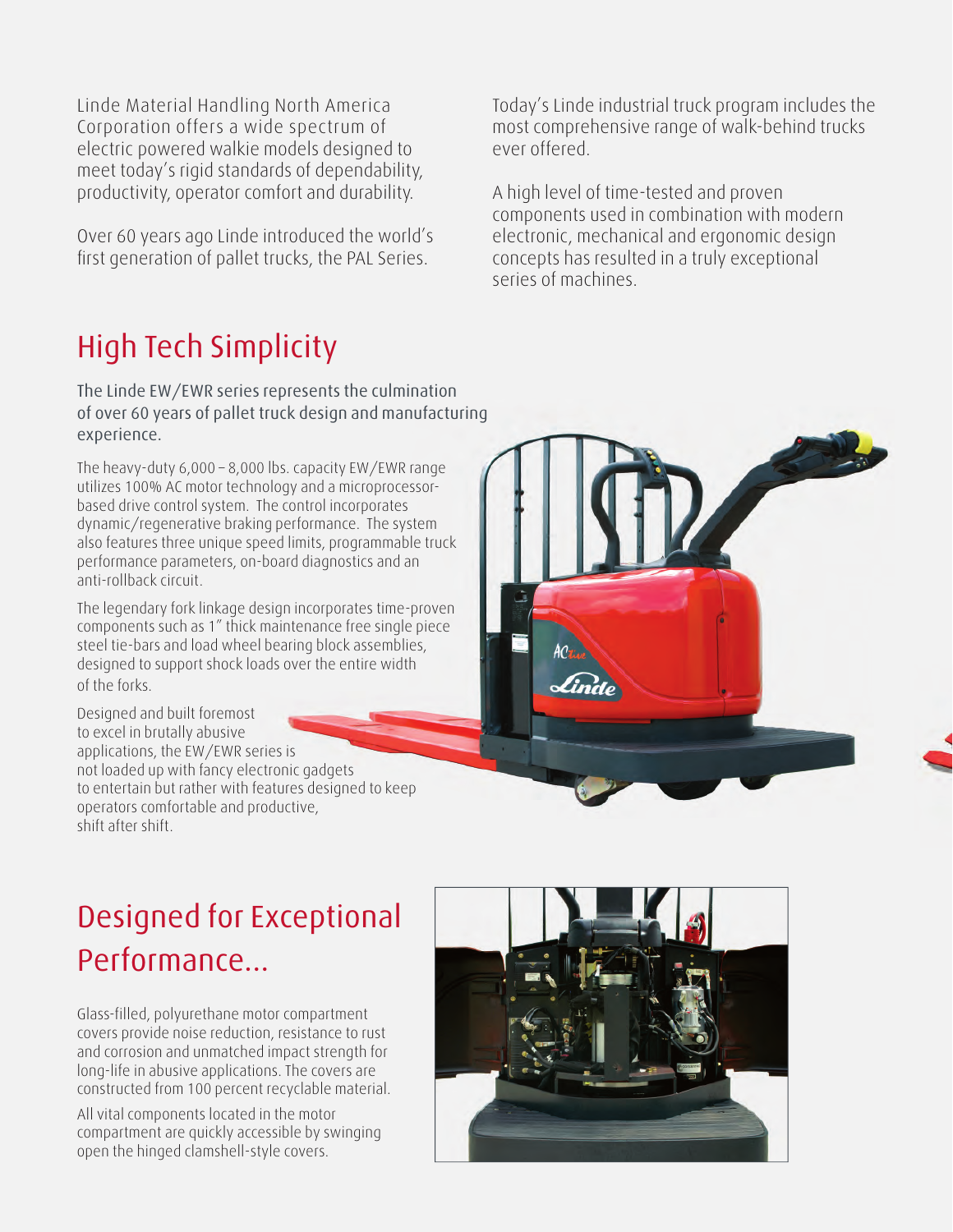# ...and Operator Comfort.





The top-mounted operator control handle features heavy-duty cast design and construction.

All the truck's controls can be actuated by left or right-handed operators without having to remove their hands from the control handle.

 All EWR models come equipped with a soft-touch, over molded driver hand-hold rail. This cushioned hand-hold increases operator comfort and features a second set of control switches plus a high-travel speed selector button.

The operator riding platform, on all EWR models, offers ample foot room and provides the driver with a thick cushioned floor mat for maximum comfort on the job. Two massive spring-loaded stability casters help the operator handle loads with confidence.



The ECR Series tractor series are center-ride pallet trucks available in 6,000 and 8,000 pounds capacity.

These trucks are designed with a fixed operator platform height and incorporate all of the features previously outlined on the EW/EWR range. All ECRs are built with heavy-duty one-piece channel forks for maximum strength and durability. ECR battery compartments represent an integral part of the chassis, further adding strength to the frame. Massive Kordel bottom-mounted drive units featuring sealed turntables and precision machined, heat– treated, chromium alloy steel reduction gears deliver long and trouble-free life in even the most severe applications. All ECR models are fitted with a large, fully-



cushioned operator platform, soft-touch accelerator controls as well as adjustable steering columns. Standard knee cushions and lean-on seat round out an ergonomic package designed to maximize operator comfort.

The ETR Series tractor series is designed to operate in indoor environments, towing trailers requiring up to 750 pounds maximum drawbar pull.

ETR tractors feature dimensions designed to allow for operation in extremely tight quarters. As found on the EW/EWR/ECR families, the ETR series also comes equipped with G.E. microprocessor-based SEM technology. Dynamic/ regenerative braking, fully programmable transistor controls with diagnostic capability and pre-set speed

limits are all offered as standard equipment. Just as all EW/EWR/ ECR models, the ETR features thermoplastic motor compartment covers, totally resistant to corrosion with unmatched built-in impact resistance for a durable life-long and proper fit. Ergonomic enhancements found on the ETR mirror those outlined for the ECR series.



## Time Tested and Proven Durability

#### EWS & EWX Series

Two high-lift walkie trucks, the EWS40 (4,000 lbs. capacity) and the EWX30 (3,000 lbs. capacity), cover applications requiring straddle or reach capability in close quarters. These models are once again fitted with the same electronic control packages and drive motor technology as well as drive units utilized on EW/EWR/ECR/ETR trucks. All uprights are manufactured from rolled-alloy C-channel for maximum durability. Steel outriggers are available in various widths and load wheels are mounted in steel housings protected by tapered, enclosed tips.

The Linde walkie truck product line offers seven distinct models combining the most modern electronic and time-tested mechanical technology applied in the material handling industry. Designed for maximum durability,

 unmatched performance, outstanding component interchangeability commonality and ease of operation.

 The EWS & EWX trucks reflect over 60 years of experience designing and building high quality walkie industrial trucks.